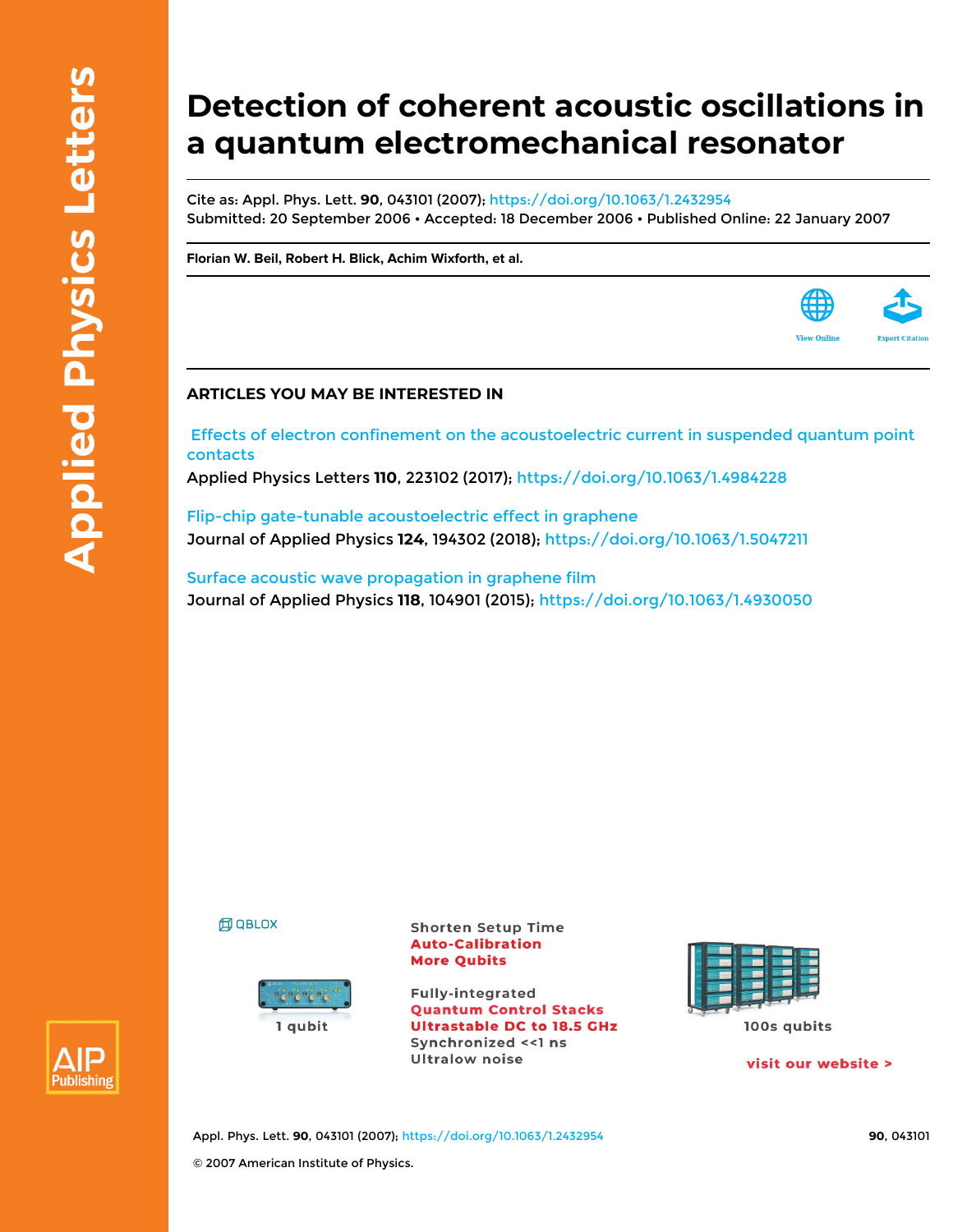## **[Detection of coherent acoustic oscillations in a quantum](http://dx.doi.org/10.1063/1.2432954) [electromechanical resonator](http://dx.doi.org/10.1063/1.2432954)**

#### Florian W. Beil

*Center for NanoScience and Sektion Physik, Ludwigs-Maximilians-Universität, Geschwister-Scholl-Platz 1, 80539 München, Germany*

#### Robert H. Blick<sup>a)</sup>

*Department of Electrical and Computer Engineering, University of Wisconsin-Madison, 1415 Engineering Drive, Madison, Wisconsin 53706*

#### Achim Wixforth

*Lehrstuhl für Experimentalphysik I, Universität Augsburg, Universitätsstraße 1, 86159 Augsburg, Germany*

#### Werner Wegscheider and Dieter Schuh

*Institut für Angewandte und Experimentelle Physik, Universität Regensburg, 93040 Regensburg, Germany*

#### Max Bichler

*Walter Schottky Institut, Am Coloumbwall 3, 85748 Garching, Germany*

Received 20 September 2006; accepted 18 December 2006; published online 22 January 2007-

Coherent control of occupation numbers in quantum mechanical multilevel systems is widely studied driven by its application in lasers and its prospects for quantum computational elements. Here the authors present a nanoelectromechanical resonator equivalent to the coherent control of a quantum mechanical two level system. The distinct eigenmodes of a nanomechanical beam resonator represent the two levels whose amplitude mode occupation numbers are controlled by a frequency matched acoustic excitation, mediated by a pulsed surface acoustic wave. They show that similar to quantum mechanical systems it is possible to transfer occupation numbers from one mode to another by matched acoustic pulses. © *2007 American Institute of Physics*. [DOI: [10.1063/1.2432954](http://dx.doi.org/10.1063/1.2432954)]

A straightforward method to control occupation numbers in quantum mechanical two level systems is to apply short pulses of light, which are frequency matched to the transition frequency between the two levels.<sup>1</sup> The transfer of occupation number between two levels, usually termed as Rabi oscillations, relies on a system's state which can be described as a superposition of distinct modes, attributed eigenstates, being coupled by an external perturbation of the system. This pumping of atoms into an excited state results in an occupation inversion, which is the precondition for lasing operation.

Consequently, a mechanical analog can be realized once eigenstates are identified and appropriately addressed. For quantum electromechanical (QEM) systems, such as nanomechanical resonators, the different eigenstates correspond to different vibrational modes. Any displacement of the resonator can be described as a superposition of eigenmodes, whereas each eigenmode *j* contributes with an amplitude or, in analogy to the quantum mechanical counterpart, mode occupation number  $A_i$  to the overall motion. Usually, it is not possible to directly control the mode occupation numbers *Aj*, since thermal noise or nonlinear coupling determines the mode distribution. In the macroscopic extreme classical coupling of modes can occur for suspension bridges due to pulsed wind excitation, as the Takoma bridge disaster has shown<sup>2</sup> or due to pedestrians crossing the Millenium Bridge in London. $\overline{\phantom{a}}$ 

<span id="page-1-0"></span>In the experiment described here a surface acoustic wave (SAW) of Rayleigh type,<sup>4</sup> properly described as a *nanoquake*, on GaAs is frequency matched to the transition frequency between two eigenmodes of a nanomechanical beam resonator (see Fig.  $1$ ).<sup>[5](#page-3-3)</sup> In full equivalence to atoms pumped by light, the resonator represents the multilevel system, whereas the phonons excited by the acoustic wave correspond to the photons. The amplitude of the resonator beam's first eigenmode shows similar behavior as observed for occupation numbers in the quantum mechanical equivalent, namely, Rabi-like oscillations versus pump power and a Rabi-like splitting.<sup>6</sup>

To demonstrate the mechanical equivalence to pumped atoms, the suspended, gold covered nanobeam is placed in the line of fire of the interdigitated transducer (IDT) generating the SAW. The comblike IDT structure allows generation of SAWs by the inverse piezoelectric effect, which converts an applied radio frequency (rf) signal to the electrodes into mechanical stress, as the electric potential drops between each finger pair. If the frequency  $f_{\text{saw}}$  of the signal meets the resonance condition  $f_{\text{sav}}=v_{\text{sav}}/\lambda$ , a coherent acoustic sound wave is generated. The IDT, however, provides a certain bandwidth, being determined by the number of finger pairs, hence allowing for a moderate frequency tuning, as employed in Fig. 3, for example, Ref. [5.](#page-3-3) The frequency is defined by the sound velocity  $v_{\text{ssw}}$ =2865 m s<sup>-1</sup> and the lithographically defined SAW wavelength  $\lambda$  (corresponding to the pitch between the SAW electrodes). As the length of the beam *L* is matched to  $\lambda/2$ , the two clamping points move in counterphase and the beam is periodically stressed by this motion.

The setup is placed in a strong magnetic field, which allows magnetomotive excitation and detection of the beam's off-plane eigenmode.<sup>7</sup> Driving an alternating current at frequency  $f$  with power  $P_{res}$  along the conduction top metallic

a) Author to whom correspondence should be addressed; electronic mail: blick@engr.wisc.edu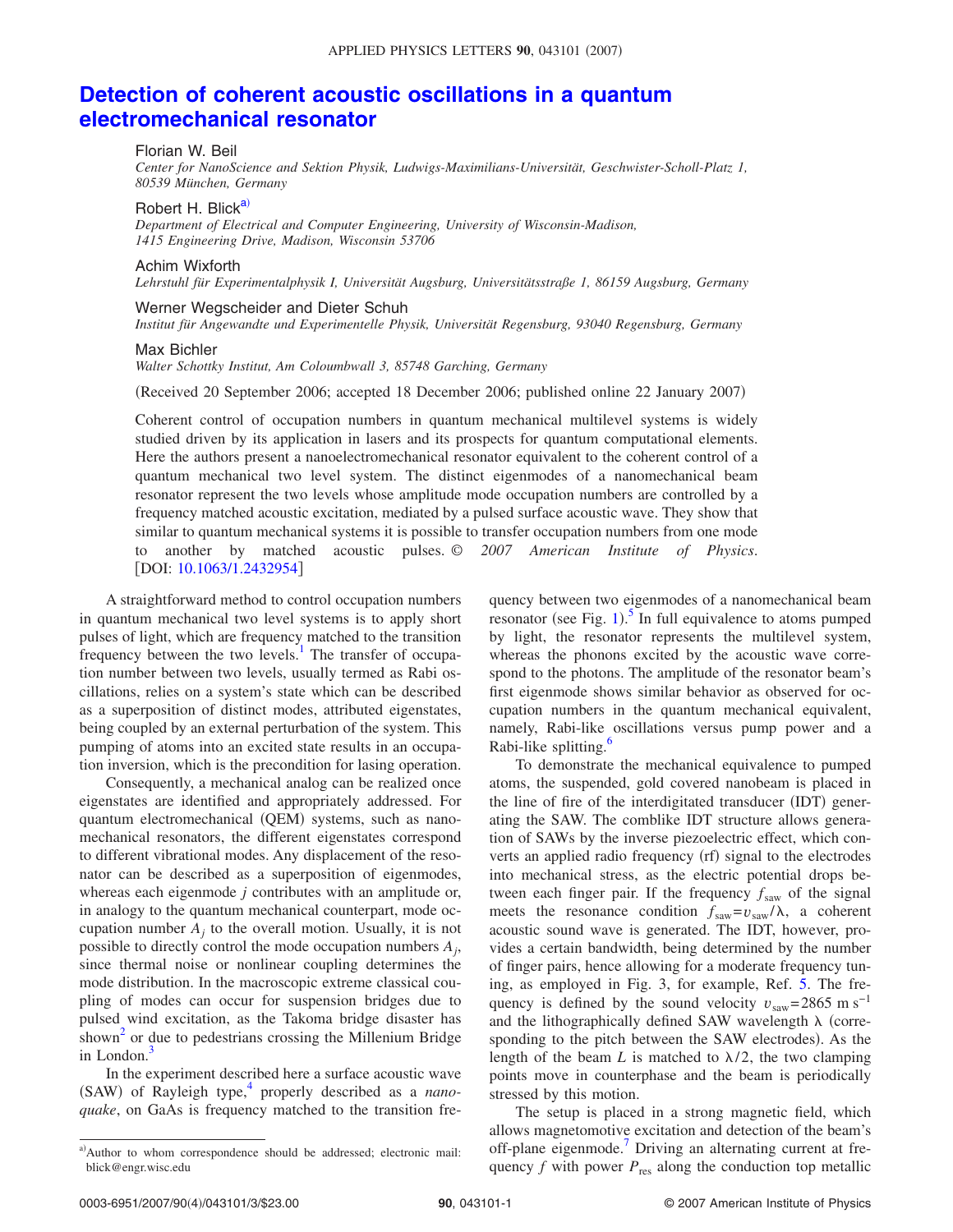<span id="page-2-0"></span>

FIG. 1. (Color online) Top and lower right show setup of the experiment. The suspended beam is placed in the line of fire of a transducer which generates a surface acoustic wave (SAW) of frequency  $f_{\text{saw}}$ . The SAW displaces the anchoring points of the resonator beam in counterphase and periodically stresses the beam. The inset right of the center shows an actual SEM micrograph of the resonator beam and the clamping points. An inplane magnetic field *B* allows detection of the beam's off-plane eigenmode by impedance spectroscopy. Lower left: schematic representation of the SAW induced pumping from the first to the third eigenmode of the beam  $\omega_3 - \omega_1 = \Omega_{\text{saw}}.$ 

layer causes a Lorentz force, which when in resonance excites the beam's mechanical modes with an amplitude *A*. In Fig.  $2(a)$  $2(a)$  we traced the power dependence of this amplitude with  $A = A_{res}$ . The induced motion changes the beam's acoustoelectrical impedance  $Z_{\text{beam}}$ , which we measure as an effective amplitude of the oscillations  $A = A_{osc}$  in Fig. 2([b](#page-2-1)). In turn it exhibits a mechanical resonance in the reflected power. Measuring the scattering parameter  $S_{11} \sim (1 - A_{\text{osc}})$  versus driving frequency *f* reveals the fundamental mechanical resonance, shown in Fig. [2.](#page-2-1)

For large amplitudes  $A \sim A_{\text{res}}$ , nonlinear effects come into play and distribute energy among the beam's eigenmodes. This is shown in Fig.  $2(a)$  $2(a)$ , where we plot  $A_{res}$  against the probe power  $P_{res}$  applied at the beam. Above  $P=$ −56 dBm nonlinear effects kick in and higher eigenmodes are excited  $(A_{res} \sim A_1 + A_3)$ . The necessary adjustment of the SAW frequency  $\Omega_{\text{sav}} = 2\pi f_{\text{sav}}$  to the transition frequency of the beam's first eigenmode to its third harmonic  $f_{trans} = f_3$  $-f_1 \sim \omega_3 - \omega_1 = \Omega_{\text{saw}}$  was calculated by finite element simulations, achieving sufficient accuracy for the IDT's bandwidth  $(Fig. 1)$  $(Fig. 1)$  $(Fig. 1)$ .

For pumping the transition from the first to the third eigenmode, short acoustic pulses were applied. The minimal pulse length is determined by the pitch of the IDT and is of the order of 100 ns. In Fig.  $2(b)$  $2(b)$   $A = A_{osc} \sim A_1$  exhibits oscillations against increased SAW pulse amplitude *A*saw. This effect is best visualized when coding the reflected signal from the beam in a grayscale plot [Fig.  $2(c)$  $2(c)$ ]. These oscillations of  $S_{11} \sim (1 - A_{\text{osc}})$  vs  $A_{\text{sav}}$  are equivalent to oscillations of occupation numbers in a two level system usually plotted versus pump power; hence we term these oscillations as acoustical Rabi-like oscillations (AROs). Increasing the magnetoimpedance probe power  $P_{\text{res}}$ , the AROs disappear when increasing the power above the limit of nonlinear re-sponse at –56 dBm [Fig. [2](#page-2-1)(b)]. *P*<sub>res</sub> corresponds to the power of the network analyzer applied to the sample.

<span id="page-2-1"></span>

FIG. 2. (a) Dependence of the resonator oscillation amplitude  $A = A_{res}$  on the applied magneto impedance probe power *P*res. Above −56 dBm the nonlinear coupling to higher modes leads to a deviation from the linear increase. (b) Upper part: amplitudes  $A = A_{osc}$  of acoustic Rabi-like oscillations (ARO) for different probe powers  $P_{res}$ . The AROs start to vanish for probe powers above the nonlinear limit of −56 dBm. Lower part: visualization of the ARO in the reflectance  $S_{11} \sim (1 - A_{\text{osc}})$  at the beam vs acoustic pulse power  $P_{\text{sav}}$ . In this plot an increased modal occupation  $A \sim A_1$  corresponds to darker areas, whereas the lighter regions correspond to low  $A_1$ , due to acoustic coupling to a higher eigenmode *A*3.

Another characteristic feature which the quantum electromechanical resonator reveals is the characteristic dependence of the ARO on pump frequency  $f_{\text{sav}}$  as expected from quantum mechanical systems. In Fig.  $3(a)$  $3(a)$  the measured amplitude  $A \sim A_1$  is plotted against a broad range of SAW frequencies. This shows that the observed mode coupling only occurs for a specific pulse center frequency  $F_{\text{saw}} = f_{\text{trans}}$ . Comparing the measured curve to the Fourier transform of the applied SAW signal  $A_{\text{FT}}$  at  $f_{\text{trans}}$  allows us to extract the transition frequency of the first to the third eigenmode to be 302.9 MHz, which lies in the active frequency range of the IDT. Here, we are able to cover a broader frequency range, since we operate the IDTs in pulsed mode. Hence, we find evenly spaced harmonics in the range of 280–340 MHz. The shape of  $A$  vs  $f_{\text{saw}}$  around the transition frequency for two different SAW powers shows the form of two separated resonances [Fig.  $3(b)$  $3(b)$ ]. This again is expected for the coupling of two states leading to Rabi-like splitting of the energy levels.

To model acoustic pumping of mode transitions we adopt the theory developed for quantum mechanical systems to the acoustic case. The amplitude of the beam resonator's mechanical amplitude *A* in the linear regime is described as a superposition of eigenmodes *Aj*, whereas each mode *j* contributes to it with specific wave function shapes  $\psi_1$  and  $\psi_3$ .